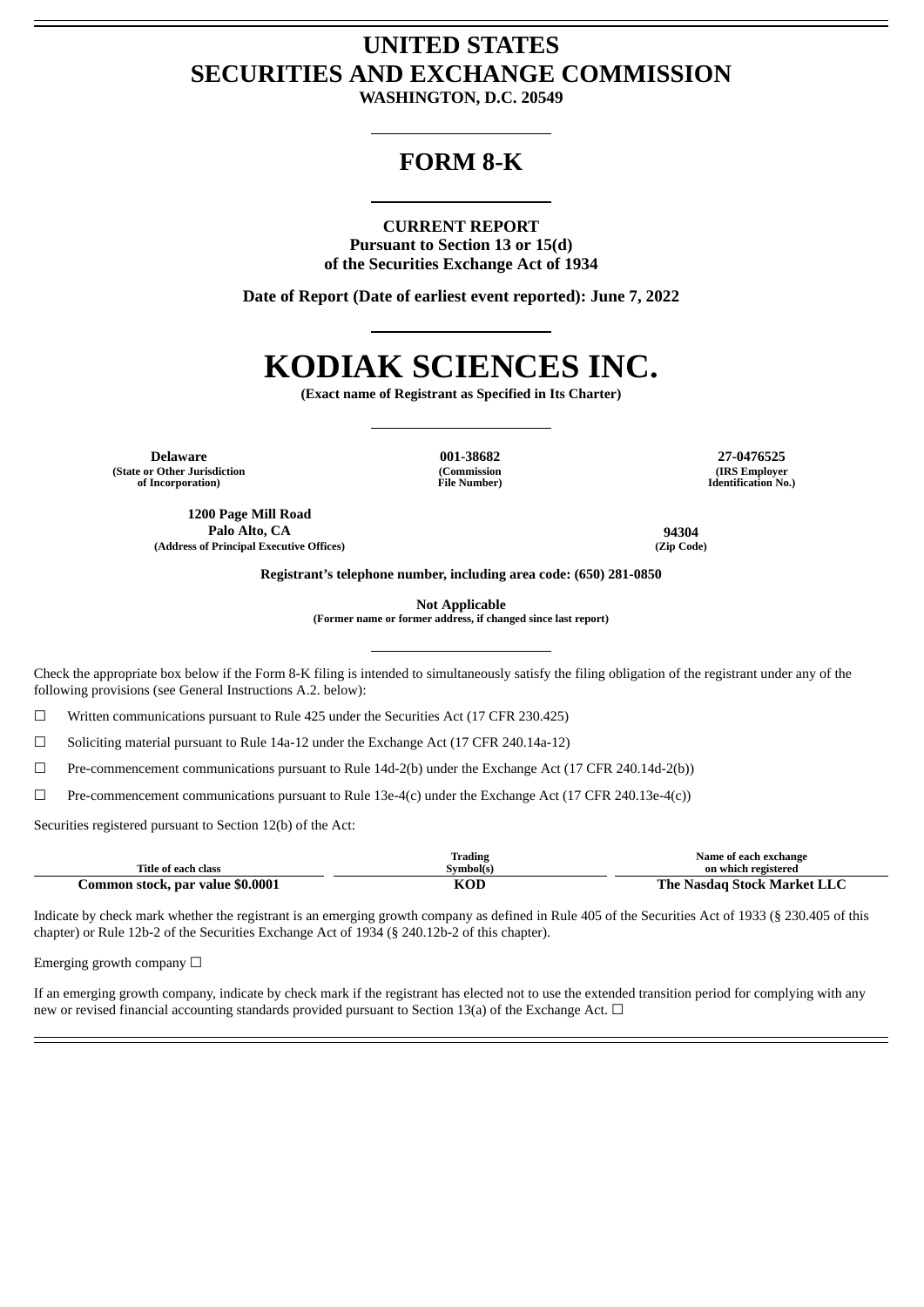#### **Item 5.07 Submission of Matters to a Vote of Security Holders.**

On June 7, 2022, Kodiak Sciences Inc. (the "Company") held its 2022 Annual Meeting of Stockholders (the "Annual Meeting"). At the Annual Meeting, proxies representing 42,377,902 shares of the Company's common stock, or 81.6% of the total shares entitled to vote, were present and voted on the following proposals, which are described in more detail in the Company's definitive proxy statement filed with the United States Securities and Exchange Commission on April 28, 2022:

### *Proposal One - Election of Class I Directors.*

The following nominees were each elected as a Class I director to serve until the 2025 annual meeting of stockholders or until his successor is duly elected and qualified.

| Nominee                  | For        | Withheld   | <b>Broker Non-Votes</b> |
|--------------------------|------------|------------|-------------------------|
| Richard S. Levy, M.D.    | 27.340.469 | 8.958.947  | 6.078.485               |
| Robert A. Profusek, J.D. | 25.656.888 | 10.642.528 | 6.078.485               |

*Proposal Two – Advisory Approval of the Compensation of Named Executive Officers*.

The compensation of the Company's named executive officers was approved, on an advisory basis, by the stockholders.

| For        | Against                 | Abstain       | Broker Non-Votes |
|------------|-------------------------|---------------|------------------|
| ∽<br>ת∠4.י | $4 \neg P$<br>18<br>445 | - -<br>.1.564 | 370<br>8.485     |

*Proposal Three – Ratification of the Appointment of Independent Registered Public Accounting Firm*.

The appointment of PricewaterhouseCoopers LLP as the Company's independent registered public accounting firm for the Company's fiscal year ending December 31, 2022 was ratified.

| For<br>____ | eainst                           |                                       | Non-Votes<br>iroker |
|-------------|----------------------------------|---------------------------------------|---------------------|
| --          | $\sim$ $\sim$ $\sim$<br>חר<br>`` | $\sim$ $\sim$<br>$\sim$ $\sim$<br>. . |                     |